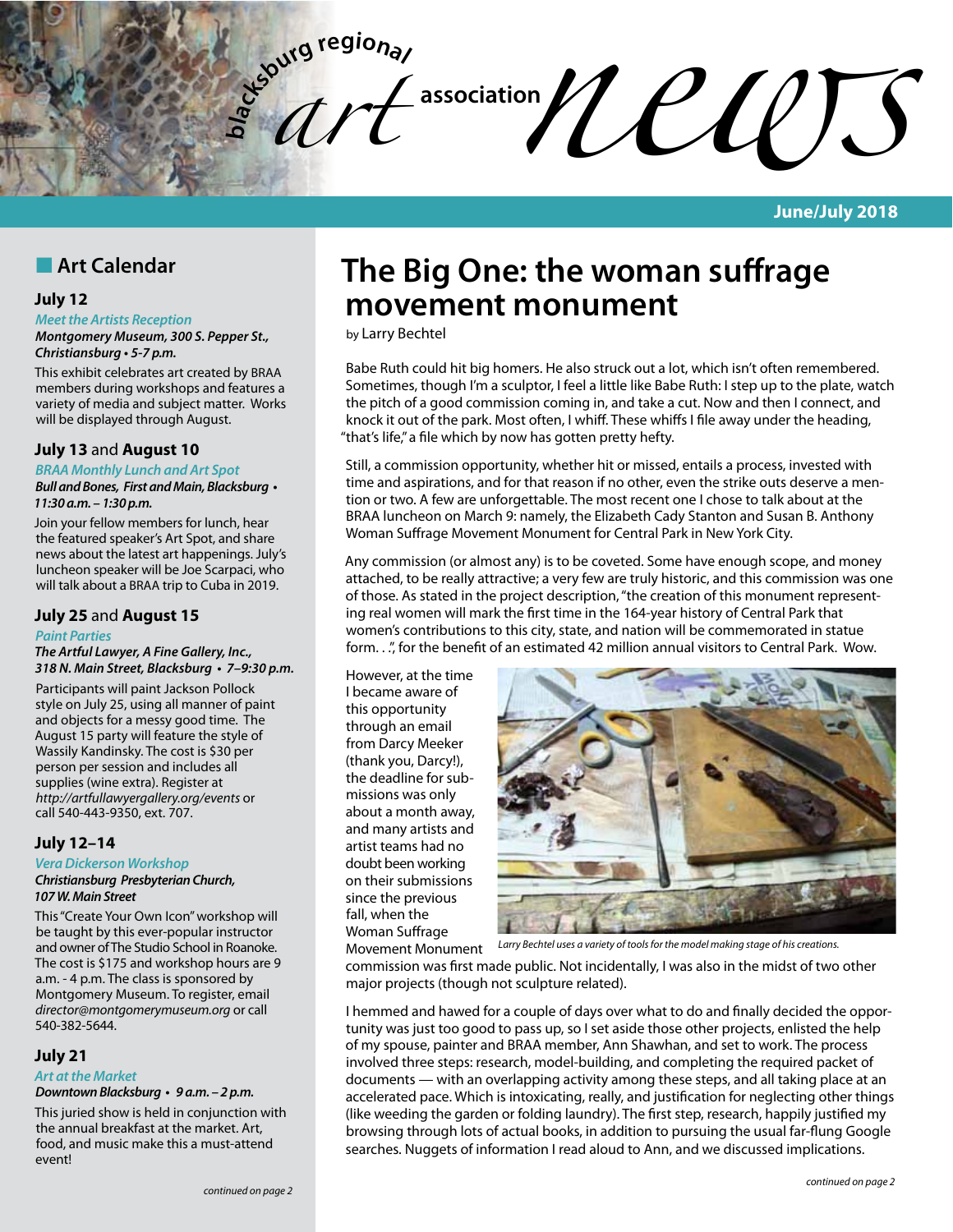### **August 5**

### *Opening Reception, Simply Elemental* **Hahn Horticulture Garden, Virginia Tech •**

**2–4 p.m.**

Stroll around the garden and be among the first to admire this year's art installation. Works will be displayed through September.

### **August 25**

### *Heritage Day*

*Montgomery Museum, 300 S. Pepper St., Christiansburg*

Don't miss this day of fun activities for the whole family. Plein air painting, demonstrations, children's activities, and more.

### **September 5-9**

*The Best of Yupo Workshop with Sandy Maudlin Warm Hearth Village Center, Blacksburg*

If you love texture and gorgeous color, this workshop is for you. See more information below and find registration information at *http://www.blacksburgart.org*.

# **Sandy Maudlin YUPO™/ tape batik workshop**

by Gerri Young

The Sandy Maudlin Best of YUPO™ workshop takes place Sept. 5-9, 2018, at Warm Hearth Village Center in Blacksburg.

The cost will be \$430 for BRAA members and \$460 for non-members and covers the workshop, daily continental breakfast, lunch and some supplies. A minimum of 16 and maximum of 21 students will be accepted. Registration closes on **August 18** or as soon as the class fills.

Students of all levels may sign up for this exciting workshop. We will explore many diverse methods to achieve great results on this slippery, synthetic 'paper,' and you will see why Maudlin says painting on YUPO™ is a blast. Each day will include well-organized demos of various techniques, followed by studio time and lots of individualized attention including informative critiques.

Maudlin's own "Tape Batik" technique using both fluid acrylics (not heavy body) and watercolor on YUPO<sup>™</sup> will begin the workshop. Subject matter can be whatever you want to paint — there's no limit to what can be created on YUPO™. If you've 'battled' YUPO™ before, give it another try. You'll be very glad you did. Whether you're a beginner or master, this YUPO<sup>™</sup> experience will be a fascinating,

### n **Calendar** *continued from page 1* **The Big One** *continued from page 1*

The task, then, for Step #2, modelbuilding, was to translate all that research into a concept which was both original, and compatible with neighboring monuments, notably of Sir Walter Scott, Robert Burns, and the Bard, William Shakespeare. In short order my workbenches in the basement and studio out in Ann's garden were appropriately cluttered with various model assemblies some of them only partly made, constructed ad lib from wax, clay, paper, cardboard, and plywood, and then made to appear lifesize in an improvised

Though temperamentally very different, Elizabeth Cady Stanton (1815-1902) and Susan B. Anthony (1820-1906) were together a juggernaut, impervious to mockery or insult. They fought for a righteous cause and knew it. "I forged the thunderbolts," wrote Stanton of her lifelong friend and comrade-in-arms, "and she [Anthony] fired them." That is to say, Stanton fought with her pen, and Anthony from the podium. In fact, they both forged and fired, from the fortress of a friendship which sustained them through 40-plus years of struggle. The great sadness is that neither one lived to see passage of the 19th Amendment in 1920, which guaranteed women the right to vote. They did not pursue their objective alone, but with the help of a long list of other courageous women, like Sojourner Truth and Carrie Chapman Catt — all of whom were likewise to be honored by the Woman Suffrage Movement Monument.

Each Step: 15(h) // Circum. from kop: 4, 55', 7', 85', 10'-



photography booth set up to look like the Central Park site, sort *Park sculpture.*

*Detailed calculations were just one step in the many stages of Bechtel's entry for the Central* 

of. Ann was a huge help here, too, helping me to evaluate and refine the best of these models and suggesting new versions.

Deadlines are stressful but also useful: they enable the artist who has perfectionist tendencies, such as myself, to be able to say at last, with finality, "Time's up, send it off!" And send it off I did, with our mingled well-wishes and adequate postage by Urgent Mail, to arrive at its destination on Broadway in NYC fully one day ahead of the deadline. Beautiful!

The waiting for a response was a pleasant interval, a basking in the possibility that perhaps our submission would make it through the first round of evaluations and secure a place in the final selection process, which would of course initiate a far more feverish period of research, model-building, and the inevitable and generally useless exercise of trying to "second-guess" the submission judges. No need to rush into all that, even if a stipend was included.

That pleasant interval ended with a crash on Tuesday, March 6, 2018, 1:56 pm, when I received an email note from Kat Monaghan, administrator for the project: "Thank you for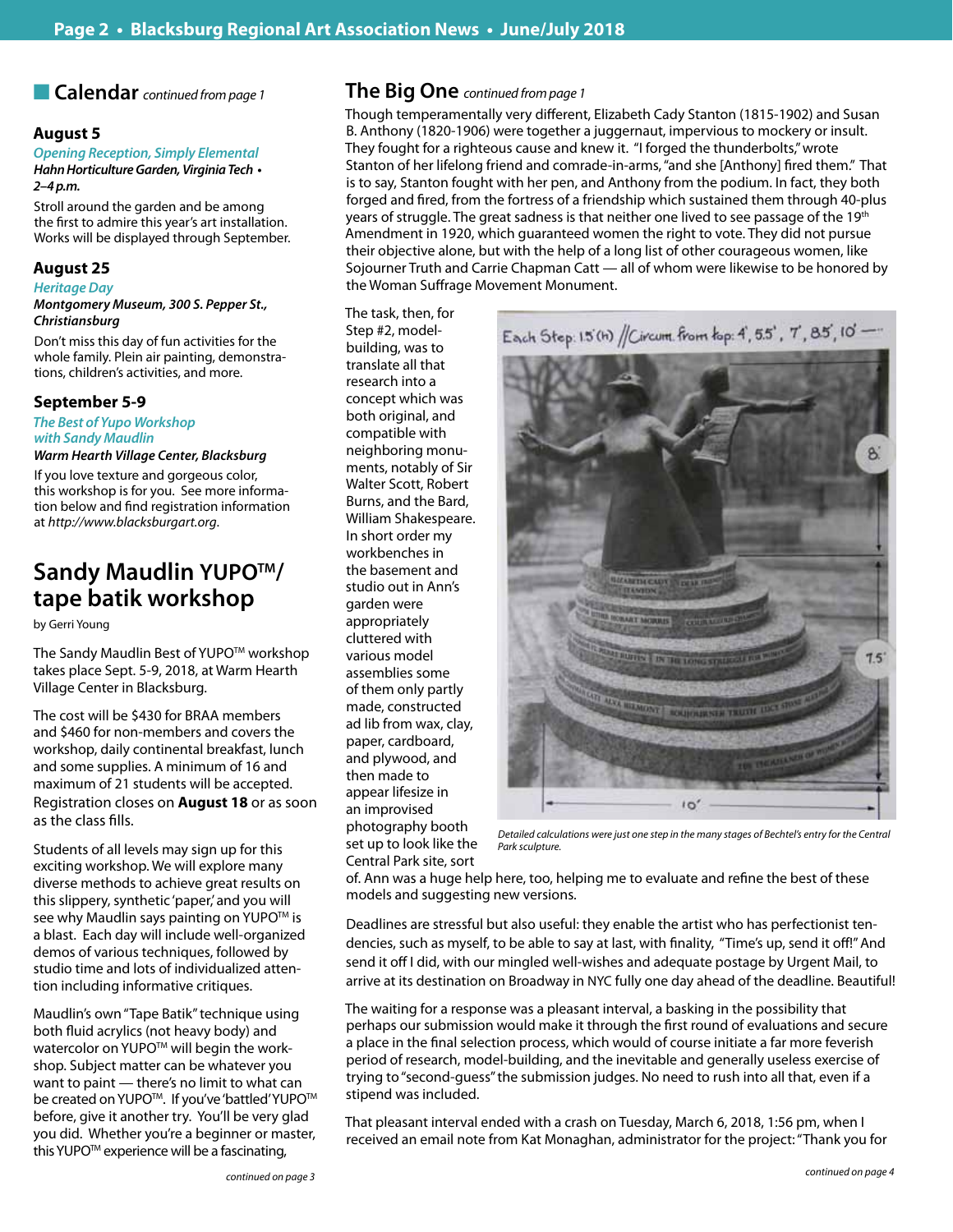# **Highlights from a series workshop**

The May 25-27 BRAA-sponsored "Working in a Series" workshop led artists through the thoughtful process and benefits of exploring themes. The workshop was led by Danie Janov, who offered ideas and expertise on this avenue for artistic growth.



# **YUPOTM workshop** *continued from page 2*

creative challenge to enrich your artistic journey. Materials list is provided at *www.blacksburgart.org* under the calendar of events. Some prep before class is required. Please read the materials/ info sheet carefully.

Maudlin, a resident of Ohio, is enthusiastic about making beautiful art and enjoys sharing what she knows with other artists. She teaches workshops throughout the country as well as overseas each year and currently facilitates classes in her studio near Cincinnati. She's won numerous awards and is a signature member of both Ohio and Indiana watercolor societies. She holds a bachelor's degree in art education from Indiana University and loves to teach as much as she loves to paint!

See more about Sandy Maudlin at *Sandymaudlin.blogspot.com*.

For full workshop information and registration visit *http://www.blacksburgart.org/*.

See information on YUPO™ at *yupousa.com*.



*An example of the tape batik method of painting on YUPOTM.*

## **Now Showing**

**July 15 – October 15** (except where indicated otherwise)

**Alison** and **Mike Armstrong**, Virginia Tech Women's Center

**Jeanette Bowker**, Pointe West Management, Blacksburg

**Charlotte Chan,** Long and Foster, Blacksburg

**Riley Chan**, Shaheen Law Firm, Blacksburg

**Marie Collier**, Mill Mountain Coffee and Tea, Blacksburg

**Carol Davis**, Glade Church, Blacksburg

**Matt Gentry**, Alexander Black House, Blacksburg (thru Aug.)

**Ruth Lefko**, Hahn Horticulture Pavilion, Virginia Tech campus (thru Aug.)

**Cheryl Mackian**, First Bank and Trust, Christiansburg

**Rita Montrosse**, Blue Ridge Cancer Care, Blacksburg

**Sally Mook**, Zeppoli's dining room, Blacksburg

**Betty Moore**, Blacksburg Transit

**Diane Relf**, Warm Hearth, Blacksburg (July – August)

**Robi Sallee**, Main Street Inn, Blacksburg

**Karen Sewell**, See Mark Optical, Blacksburg

**Norma Woodward**, Brown Insurance, Blacksburg

*"Creativity is a wild mind and a disciplined eye."*

 *~ Dorothy Parker*

**featured member**

Get to know **Ruth Lefko** at *https://www.facebook.com/ruthlefkoart/*